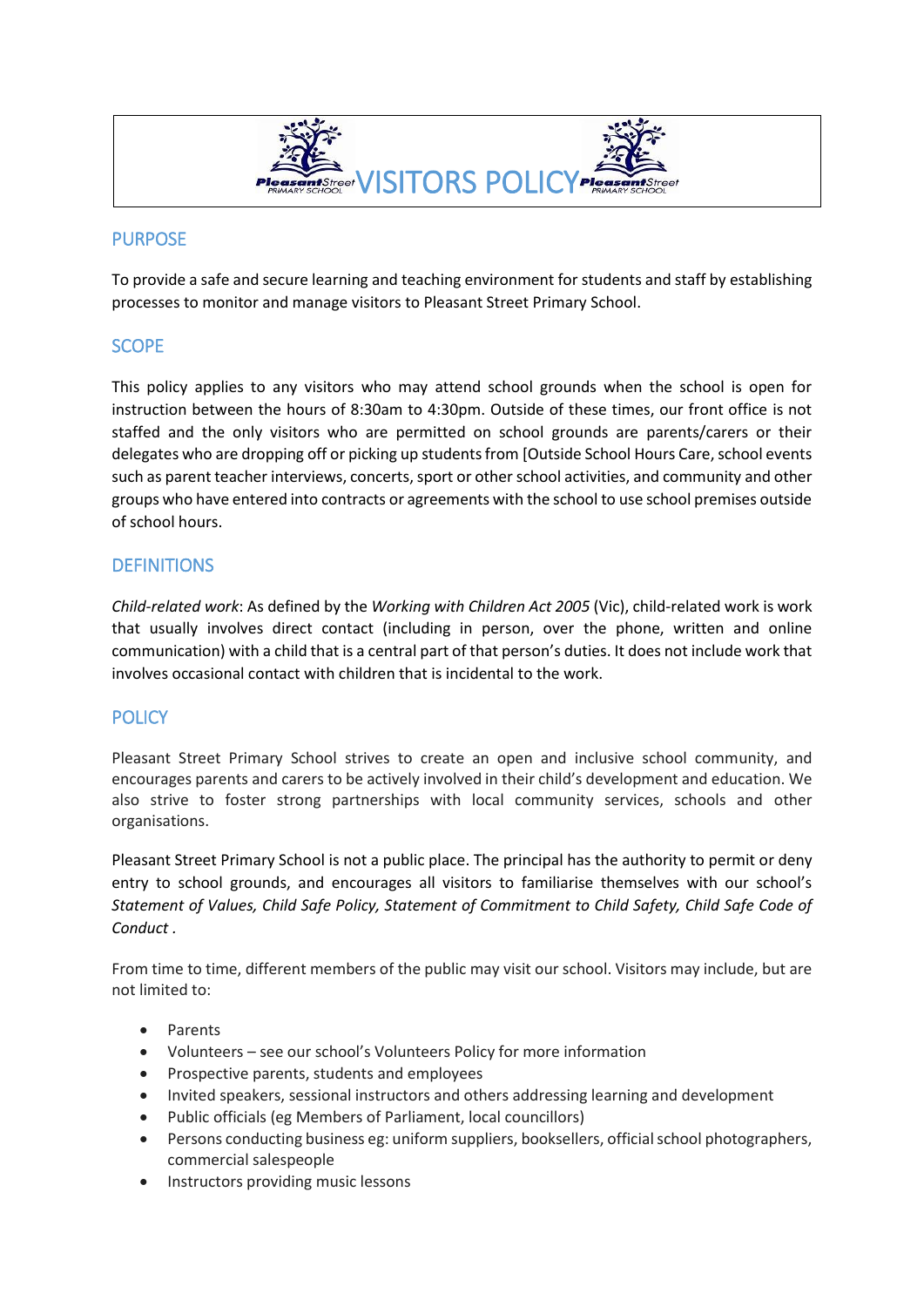- Tradespeople
- Children's services agencies
- Department of Health and Human Services workers
- Victoria Police
- Persons authorised to enter school premises (eg Worksafe inspectors, health officers etc)
- Other Department of Education and Training staff (including allied health staff) or contractors
- NDIS therapists or other allied health or health practitioners

#### Sign in procedure

All visitors to Pleasant Street Primary School are required to report to the school office on arrival (see exceptions below in relation to parents/carers). Visitors must

- Record their name, signature, date and time of visit and purpose of visit in [include details, i.e. visitors book, computer system, etc]
- Provide proof of identification to office staff upon request
- Produce their valid Working with Children Check where required by this policy (see below)
- Wear a visitor's [lanyard/name tag] at all times if requested by office staff.
- Follow instruction from school staff and abide by all relevant policies relating to appropriate conduct on school grounds including [insert relevant policies eg: Child Safety Code of Conduct, Sexual Harassment Policy, Workplace Bullying Policy, Respect for School Staff, Statement of Values etc]
- Return to the office upon departure, sign out and return visitor's [lanyard/name tag]

Pleasant Street Primary School will ensure that our school's Child Safety Code of Conduct/Child Safety Statement of Commitment are available and visible to visitors when they sign in.

#### **Requirements for visitors to produce a valid Working with Children Check card**

Schools have the discretion to decide which visitors, if any, will be required to have a WWC Check above the legal minimum set out in the *Working with Children Act 2005* (Vic). This Act legally requires all people engaged in 'child-related' work (see definition on page one of this template), to hold a WWCC. The Department has a useful flowchart to assist schools in relation to making decisions about suitability checks-

[https://www.education.vic.gov.au/Documents/school/principals/spag/community/WWCCflowchart.](https://www.education.vic.gov.au/Documents/school/principals/spag/community/WWCCflowchart.pdf) [pdf.](https://www.education.vic.gov.au/Documents/school/principals/spag/community/WWCCflowchart.pdf) The text below is an example that follows the recommendations in the flowchart

All visitors who are engaged in **child-related work** (see definition above) must have a valid WWC Check.

It is **at the discretion of the principal** as to whether visitors require a WWCC for those not engaged in child-related work, noting that the Department *recommends* that visitors have a WWCC if they will be *regularly present at the school and/or children can reasonably be expected to be present.*

In some circumstances, visitorsto Pleasant Street Primary School who are **not** engaged in child-related work will also be required to produce a valid WWC Check depending on the particular circumstances of their visit. For example, Pleasant Street Primary School will require a valid WWC Check for: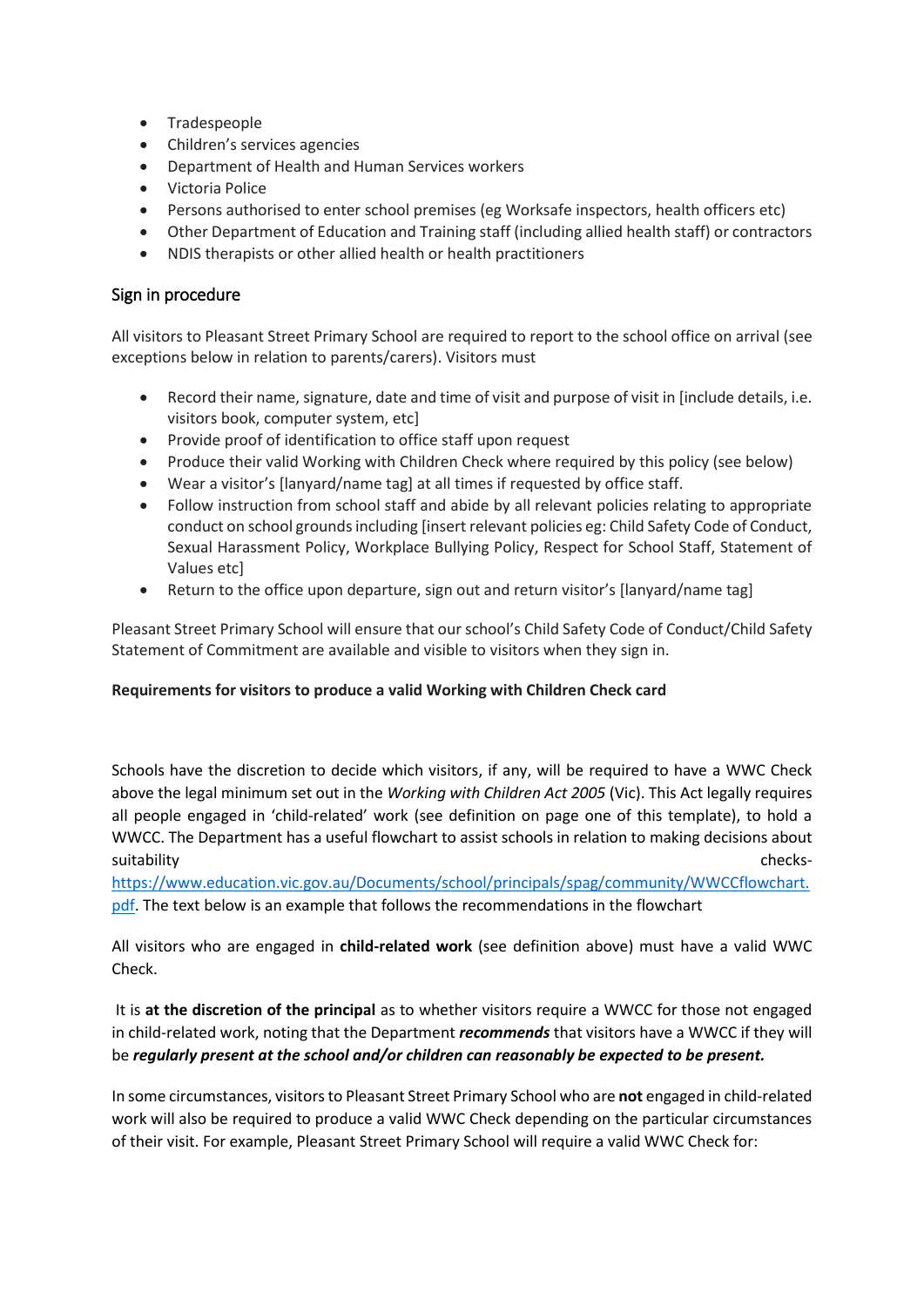- **visitors who will be working regularly with children** during the time they are visiting, even though direct contact with children is not a central part of their normal duties
- **visitors (e.g. contractors)**, who will regularly be performing work at the school and in circumstances where they will be performing their work in an area where they will be unsupervised and around children.

Further background checks, including references, may also be requested at the discretion of the principal.

Visitors who will be working in areas away from students (e.g. a visiting auditor who will be located in the front office with administration staff) or who will be supervised and accompanied by a staff member during their visit (e.g. a Member of Parliament, a journalist, a prospective parent on a school tour) will not be required to have a WWC Check.

Sworn Victoria Police officers or sworn Australian Federal Police officers are exempt from requiring a WWC Check, but may be asked to verify that they are sworn officers by providing proof of identification.

#### Invited speakers and presenters

On occasion, Pleasant Street Primary School may invite external speakers or providers to deliver incursions, presentations, workshops and special programs for our students. Consistent with Department of Education and Training requirements, Pleasant Street Primary School will:

- ensure that the content of presentations and programs by external providers contributes to the educational development of our students and is consistent with curriculum objectives
- ensure that any proposed visit, programs or content delivered by visitors complies with the requirement that education in Victorian government schools is consistent with the values of public education, Department policies and the *Education and Training Reform Act 2006* (Vic). In particular, programs delivered by visitors are to be delivered in a manner that supports and promotes the principles and practice of Australian democracy including a commitment to:
	- o elected government
	- o the rule of law
	- o equal rights for all before the law
	- o freedom of religion
	- o speech and association
	- o the values of openness and tolerance
- respect the range of views held by students and their families.

# Parent visitors

We understand that there may occasionally be a reason why a parent or carer may want to speak to or see their child at school, during school hours.

If there is a particular pressing or unavoidable issue that cannot wait until the end of the school day, we ask that parents or carers call the school office to make the request to speak to or see their child during school hours.

We also ask that parents avoid arranging to visit their children at school wherever possible, as this can cause inappropriate disruptions to the school day.